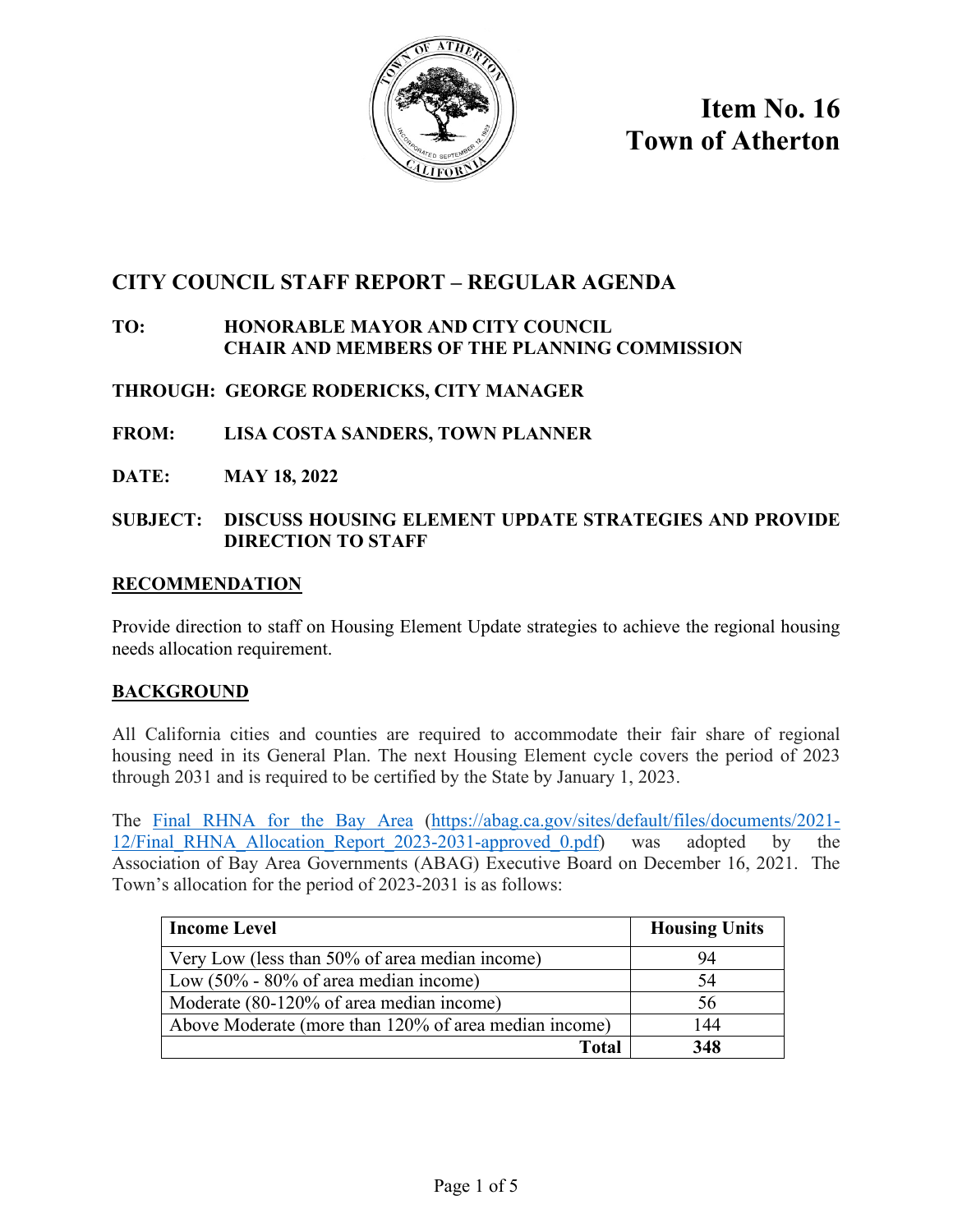#### **Housing Element Update Strategies Discussion May 18, 2022 Page 2 of 5**

The City Council held a joint session with the Planning Commission on April 28, 2021 to discuss the Housing Element process and provide direction to staff on potential strategies to consider. The City Council, at its January 12, 2022, February 24, 2022 and March 16, 2022 meetings received update reports from Staff on the initial strategies and provided direction. The Town hosted a Community Open House on April 26, 2022 from 5:00 p.m. until 7:00 p.m. at the Holbrook Palmer Park Pavilion to discuss potential strategies with the community and receive input. This report provides an update on the community open house and discusses next steps.

# **ANALYSIS**

The Town's Housing Element is required to plan for the development of 348 new housing units over the next eight years. The Council discussed past and future housing production driven by accessory dwelling units, the potential for SB 9 related lot splits, existing vacant parcel development, a potential multi-family overlay zone, and school and facility site development. Staff incorporated feedback from the Council as well as historical production experience in the Town and future expectations. The production numbers in the table below reflect direction received from the City Council at its March 16, 2022 meeting and the inclusion of the overlay zone properties:

|                                      | <b>Very</b> | Low   | Mod   | <b>Above Mod</b> | <b>Total</b> |
|--------------------------------------|-------------|-------|-------|------------------|--------------|
|                                      | Low         |       |       |                  |              |
| <b>ADUs</b>                          | 84          | 84    | 84    | 28               | 280          |
| Lot Splits (SB9)                     |             |       |       | 80               | 80           |
| Vacant Sites                         |             |       |       | 10               | 10           |
| Townhouse overlay                    |             |       | 4     | 22               | 26           |
| School & Facility sites              | 4           | 10    | 10    | 10               | 34           |
| Total                                | 88          | 94    | 98    | 150              | 430          |
| <b>RHNA</b>                          | 94          | 54    | 56    | 144              | 348          |
| Amount above or below<br><b>RHNA</b> | $-6$        | $+40$ | $+42$ | $+6$             | $+82$        |

At the March 16, 2022 meeting, the Council refined consideration of the multi-family overlay zone to the following properties:

| <b>Address</b> | <b>Lot Size</b> | <b>Maximum</b><br><b>Proposed density</b> |                             |
|----------------|-----------------|-------------------------------------------|-----------------------------|
|                |                 |                                           | <b>Development Capacity</b> |
| 23 Oakwood     | 1.52            | 20 units/acre                             | 30 units                    |
| $264$ Bay      | 0.91            | 10 units/acre                             | 9 units                     |
| $296$ Bay      | 0.93            | 10 units/acre                             | 9 units                     |
| 318 Bay        | 0.94            | 10 units/acre                             | 9 units                     |
| 352 Bay        | 0.92            | 10 units/acre                             | 9 units                     |
| 999 Ringwood   | 0.9             | 10 units/acre                             | 9 units                     |
| 67 Marsh       | 0.79            | 10 units/acre                             | 7 units                     |
| 77 Marsh       | 1.0             | 10 units/acre                             | 10 units                    |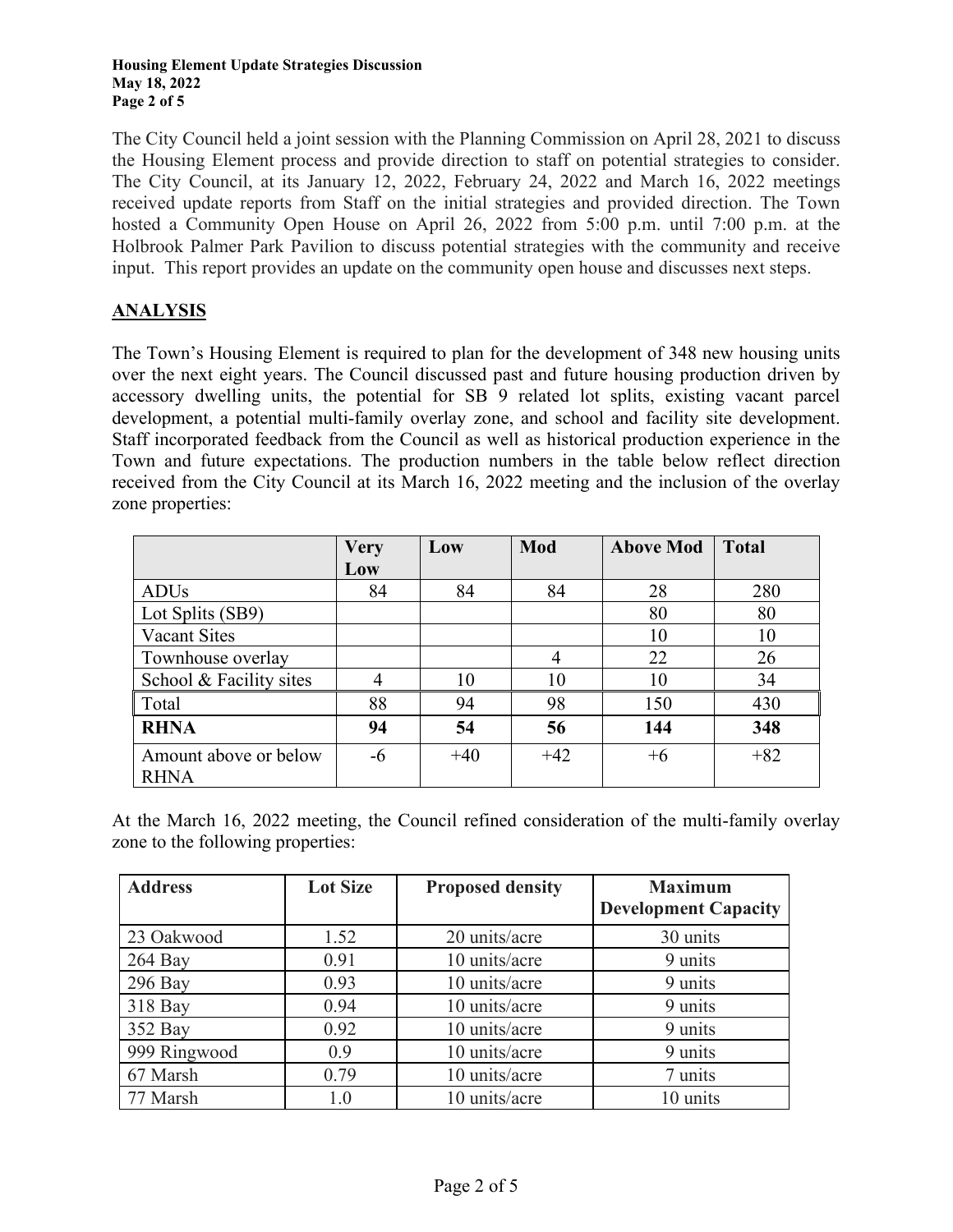**Housing Element Update Strategies Discussion May 18, 2022 Page 3 of 5** 

| 85 Marsh | 0.56 | 10 units/acre | 5 units            |
|----------|------|---------------|--------------------|
| 91 Marsh | ).56 | 10 units/acre | 5 units            |
| 99 Marsh | 0.56 | 10 units/acre | 5 units            |
|          |      | total         | $07 \text{ units}$ |

The development capacity noted above assumes that each lot ultimately builds out to the maximum allowable density. Staff mailed a letter to each property owner listed above and to property owners initially considered but rejected at the March 16, 2022 meeting.

#### **Community Open House**

The Town hosted a well-attended Community Open House on April 26, 2022 from 5:00 p.m. until 7:00 p.m. The event was advertised with a town-wide mailer to each property owner, an email invitation to housing advocates that requested notification, several electronic news flash announcements and social media postings; as well as the mailed notifications to the identified properties considered by the Council for an overlay.

The event was set-up in an open house format where information was provided on each of the Housing Element strategies and participants were asked to provide their comments. This included a table on ADUs, affirmatively furthering fair housing policies, and strategies to reach the Town's housing allocation, including the multi-family overlay zone. To accommodate City Council and Planning Commissioner attendance, the open house was noticed as a Special Meeting. The Mayor provided welcoming comments and the Town Planner provided an overview of the event. Opportunities for public comments were provided. In addition to the Community Open House, Planning Staff provided information on the Housing Element programs at the Earth Day event at Holbrook Park that took place on Saturday, April 23, 2022.

Staff noted the following comments received at the outreach events:

- The Town should fight the new RHNA allocation and assess residents to pay the fine.
- The Town should fight SB 9.
- Concern with the location the chosen of multi-family properties.
- Concern that the selected multi-family properties may not realistically develop given recent property improvements (specifically the homes along Marsh Road).
- Several property owners expressed interest in having their property included in the multifamily overlay zone and asked more questions about potential development opportunities.
- Many residents supported allowing additional ADUs on properties and encouraging people to rent the units.
- Consider property tax incentives for renting ADUs at affordable rents.
- Allow ADUs to be built above garages.
- Concern with traffic from new multi-family housing, including potential development at or near school sites.
- The Town should be more inclusive, identifying sites for multi-family housing throughout the community and not just along the Town's perimeter. Specific comments were provided for sites to consider in West Atherton and along Alameda de las Pulgas.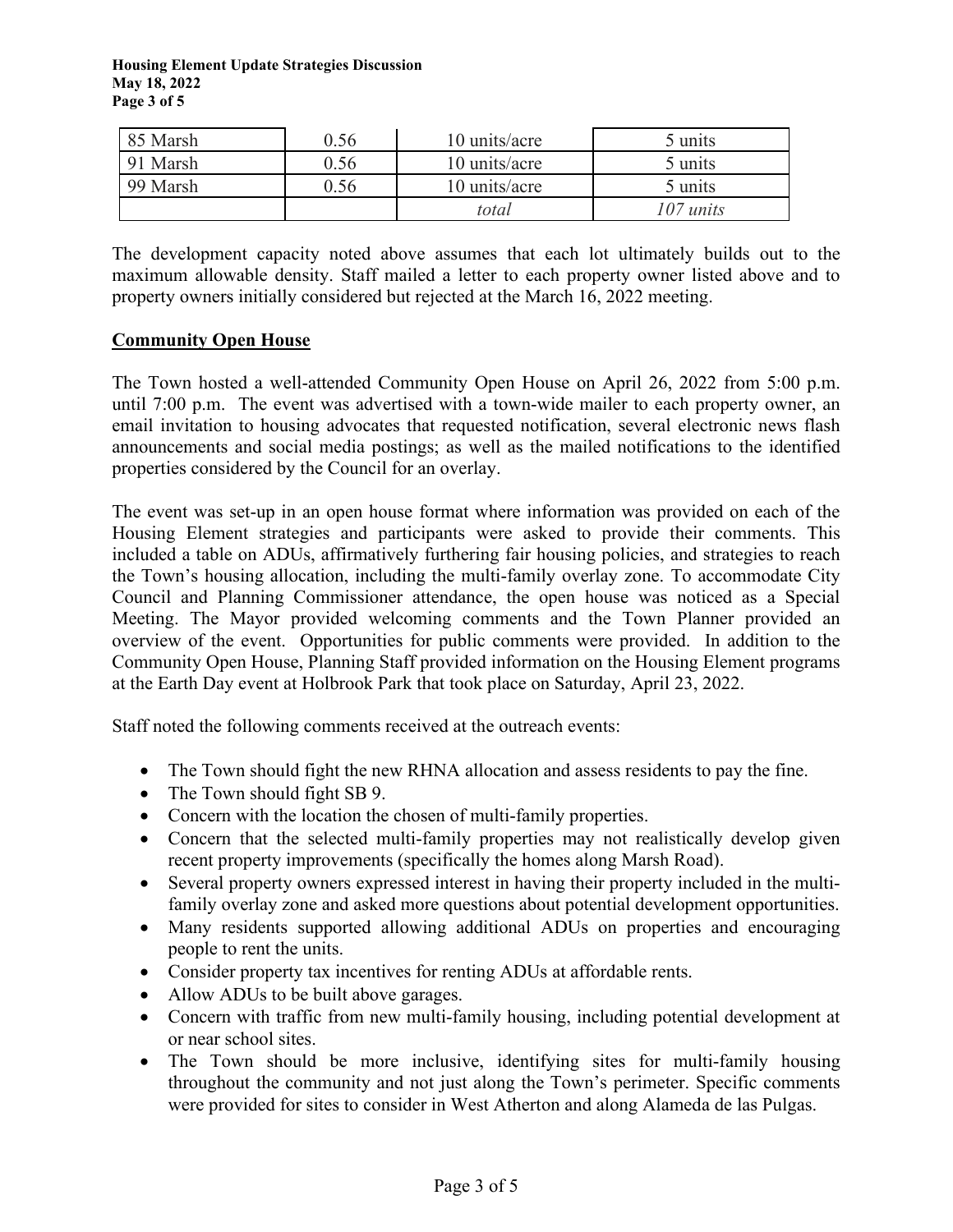- Consider a Housing Trust Fund with other jurisdictions (Woodside and Portola Valley).
- The Town should consider design standards for any multi-family development that is ultimately produced.

At the community meeting as well as following the meeting, staff spoke with a few additional persons that are interested in developing multifamily housing in Atherton. Specifically, PPG expressed interested in acquiring a 4-acre property at 170 Atherton Avenue and developing smaller scaled homes under a 10 unit per acre density scenario. The property owner, who also owns the properties on either side of the subject site, is supportive of this development concept. PPG noted interest from community members in scaling down their homes and remaining in Town. It is likely that  $24 - 40$  units could be built at this site.

While there are many other components to the completed Housing Element that staff is working that must be submitted to the State HCD, the housing strategy component is the most critical for Council input. For reference, a link to the prior cycle Housing Element is provided at the conclusion of this Staff Report. Many of the underlying policies and objectives will remain consistent.

# **Next Steps**

The Council has several options to consider based on community feedback on the multi-family overlay zone:

- Include the 11 parcels (Oakwood, Marsh & Bay) in the Draft Housing Element at the density levels noted above or at lower/higher density levels.
- Include the Oakwood parcel and the Atherton Avenue parcel (170 Atherton Avenue) in the Draft Housing Element and remove the Marsh and Bay Road properties from consideration. Based on property owner/developer interest, staff anticipates the development of 56 housing units from these two parcels (26 units at 23 Oakwood and 32 units at 170 Atherton).
- Mail a letter to all property owners soliciting interest in being considered in the multifamily overlay zone. If the Council wishes to proceed with this option, staff recommends noting this solicitation in the submitted Housing Element and conducting this outreach concurrently with submission of the Draft Housing Element to HCD. Staff recommends including any additional properties in the revised Housing Element so as not to delay the HCD review process.

The Draft Housing Element is required to be available for public review and comment for 30 days prior to submission to HCD for its initial 90-day review period. Staff anticipates publishing the full Draft Housing Element for public review in May 2022. Staff will then revise the document based on comments received for consideration at a *Special Meeting* of the City Council in late June 2022 for final submission to HCD.

While HCD is conducting its initial review of the Housing Element, Staff will retain a consultant to assist the Town in developing the specific multi-family overlay zoning regulations. This will